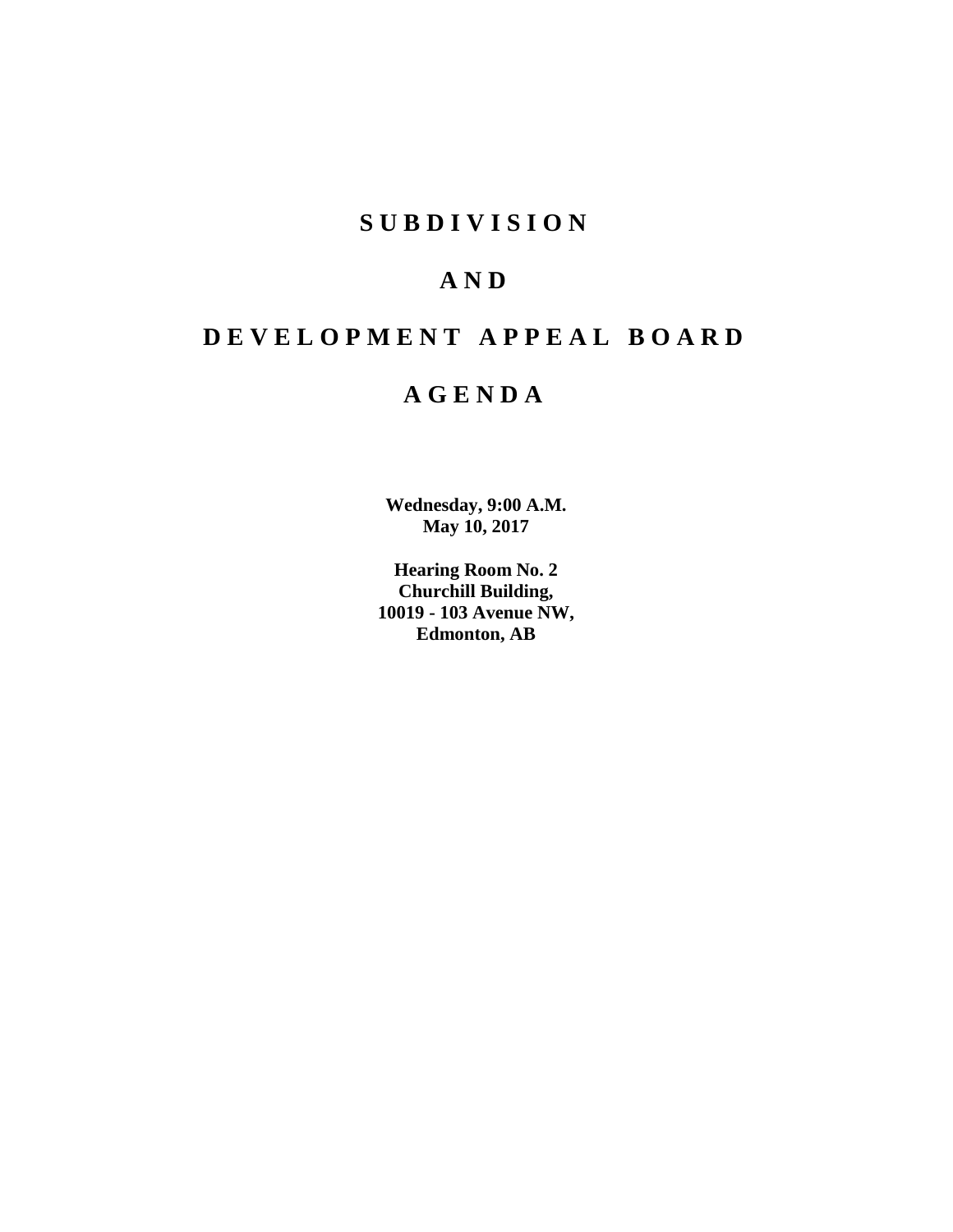## **SUBDIVISION AND DEVELOPMENT APPEAL BOARD HEARING ROOM NO. 2**

|              | 9:00 A.M.    | SDAB-D-17-083 |                                                                                                                                                          |
|--------------|--------------|---------------|----------------------------------------------------------------------------------------------------------------------------------------------------------|
|              |              |               | To install a Roof mounted Minor Digital Off-<br>premises Sign (Single sided facing Southwest)                                                            |
|              |              |               | 10752 - Jasper Avenue NW<br>Project No.: 111208527-006                                                                                                   |
|              |              |               |                                                                                                                                                          |
| $\mathbf{H}$ | $11:00$ A.M. | SDAB-D-17-084 |                                                                                                                                                          |
|              | WITHDRAWN    |               | To construct a 74 dwelling two and three storey<br>addition to an approved 244 dwelling Apartment<br>House (318 total), and revise the Landscape<br>Plan |
|              |              |               | 10505 - 122 Street NW<br>Project No.: 159393487-011                                                                                                      |
|              |              |               |                                                                                                                                                          |
|              | <b>NOTE:</b> |               | Unless otherwise stated, all references to "Section numbers" refer to<br>the authority under the Edmonton Zoning Bylaw 12800.                            |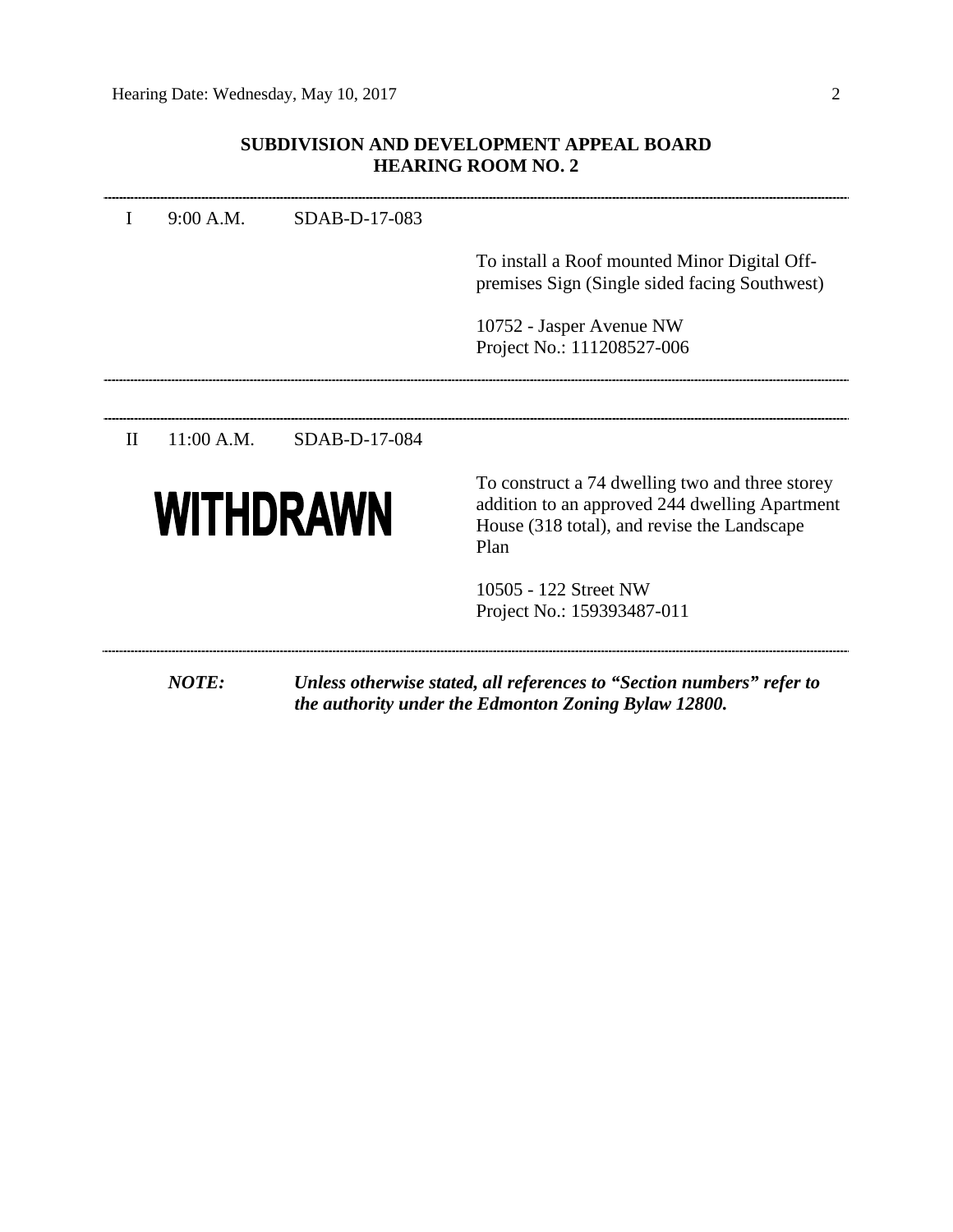| ITEM I: 9:00 A.M. |                                                        | FILE: SDAB-D-17-083                                                                           |  |  |  |
|-------------------|--------------------------------------------------------|-----------------------------------------------------------------------------------------------|--|--|--|
|                   | AN APPEAL FROM THE DECISION OF THE DEVELOPMENT OFFICER |                                                                                               |  |  |  |
|                   | <b>APPELLANT:</b>                                      |                                                                                               |  |  |  |
|                   | <b>APPLICATION NO.:</b>                                | 111208527-006                                                                                 |  |  |  |
|                   | <b>APPLICATION TO:</b>                                 | Install a Roof mounted Minor Digital Off-<br>premises Sign (Single sided facing<br>Southwest) |  |  |  |
|                   | <b>DECISION OF THE</b><br>DEVELOPMENT AUTHORITY:       | Refused                                                                                       |  |  |  |
|                   | <b>DECISION DATE:</b>                                  | March 21, 2017                                                                                |  |  |  |
|                   | <b>DATE OF APPEAL:</b>                                 | April 3, 2017                                                                                 |  |  |  |
|                   | <b>MUNICIPAL DESCRIPTION</b><br>OF SUBJECT PROPERTY:   | 10752 Jasper Avenue NW                                                                        |  |  |  |
|                   | <b>LEGAL DESCRIPTION:</b>                              | Plan NB Blk 7 Lot 92                                                                          |  |  |  |
|                   | ZONE:                                                  | JAMSC Jasper Avenue Main Street<br><b>Commercial Zone</b>                                     |  |  |  |
|                   | <b>OVERLAY:</b>                                        | Special Area Downtown                                                                         |  |  |  |
|                   | <b>STATUTORY PLAN:</b>                                 | Capital City Downtown Plan                                                                    |  |  |  |
|                   |                                                        |                                                                                               |  |  |  |

## *Grounds for Appeal*

The Appellant provided the following reasons for appealing the decision of the Development Authority:

We are solicitors for Pattison Outdoor Advertising, the Applicant in the above noted matter. Our clients' Development Permit Application has been refused. On behalf of our clients, we hereby appeal the refusal on the following grounds:

1. The Application as submitted was to renew the Development Permit issued by the SDAB December 23, 2011 in Board File # SDAB-D-11- 285. The Application was submitted electronically December 20, 2016 pursuant to established City of Edmonton protocols and the electronic system acknowledged receipt of the same at 2:09 p.m. that day. To the contrary and inaccurately, the Refusal issued by the Development Officer indicates: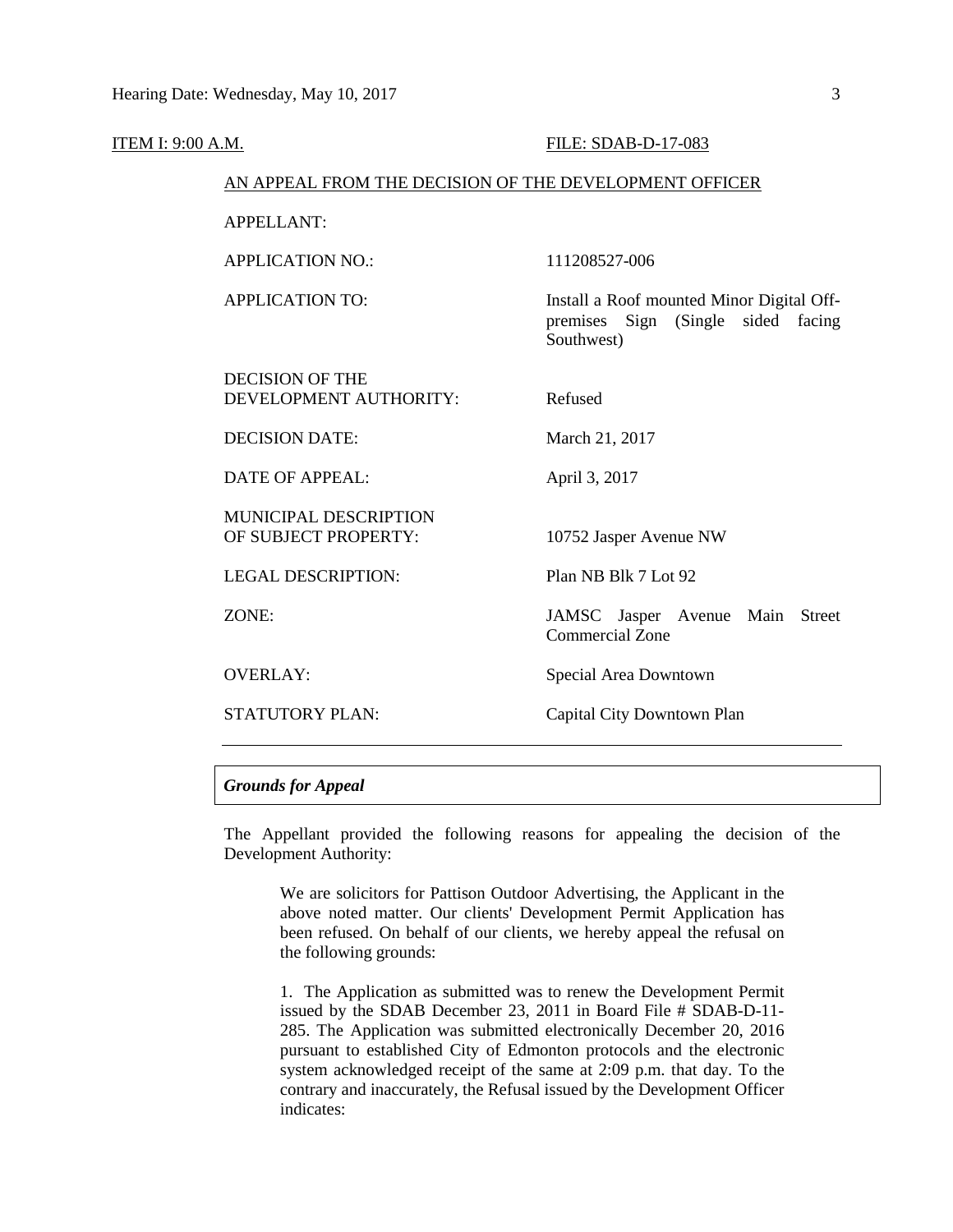(a) the Application was made December 29, 2016; and (b) the Application was "To install a Roof mounted Minor Digital Offpremises Sign (Single sided facing SW)".

2. The applicable, JAMSC zoning allows for Minor Digital Off-premises Signs as a use along Jasper Avenue from 110th Street to 103rd Street a seven block span. The current location of the sign is the only reasonable site within the downtown portion of that stretch where a Minor Digital Off-premises Sign can be located. Moreover, the zoning contemplates that all of the uses available thereunder can exist harmoniously within that strip.

3. The subject site is to be redeveloped within a relatively short time. In the result, the Appellants would be satisfied with a shorter than usual renewal period.

4. The owner of the subject site confirms that there have been no complaints whatsoever regarding the existing sign. Neither have the Appellants received any complaints in regard to the sign.

5. Such further and other reasons as may be presented at the hearing of this appeal.

## *General Matters*

## **Appeal Information:**

The *Municipal Government Act*, RSA 2000, c M-26 states the following:

### **Grounds for Appeal**

**685(1)** If a development authority

- (a) fails or refuses to issue a development permit to a person,
- (b) issues a development permit subject to conditions, or
- (c) issues an order under section 645,

the person applying for the permit or affected by the order under section 645 may appeal to the subdivision and development appeal board.

## **Appeals**

- **686(1)** A development appeal to a subdivision and development appeal board is commenced by filing a notice of the appeal, containing reasons, with the board within 14 days,
	- (a) in the case of an appeal made by a person referred to in section 685(1), after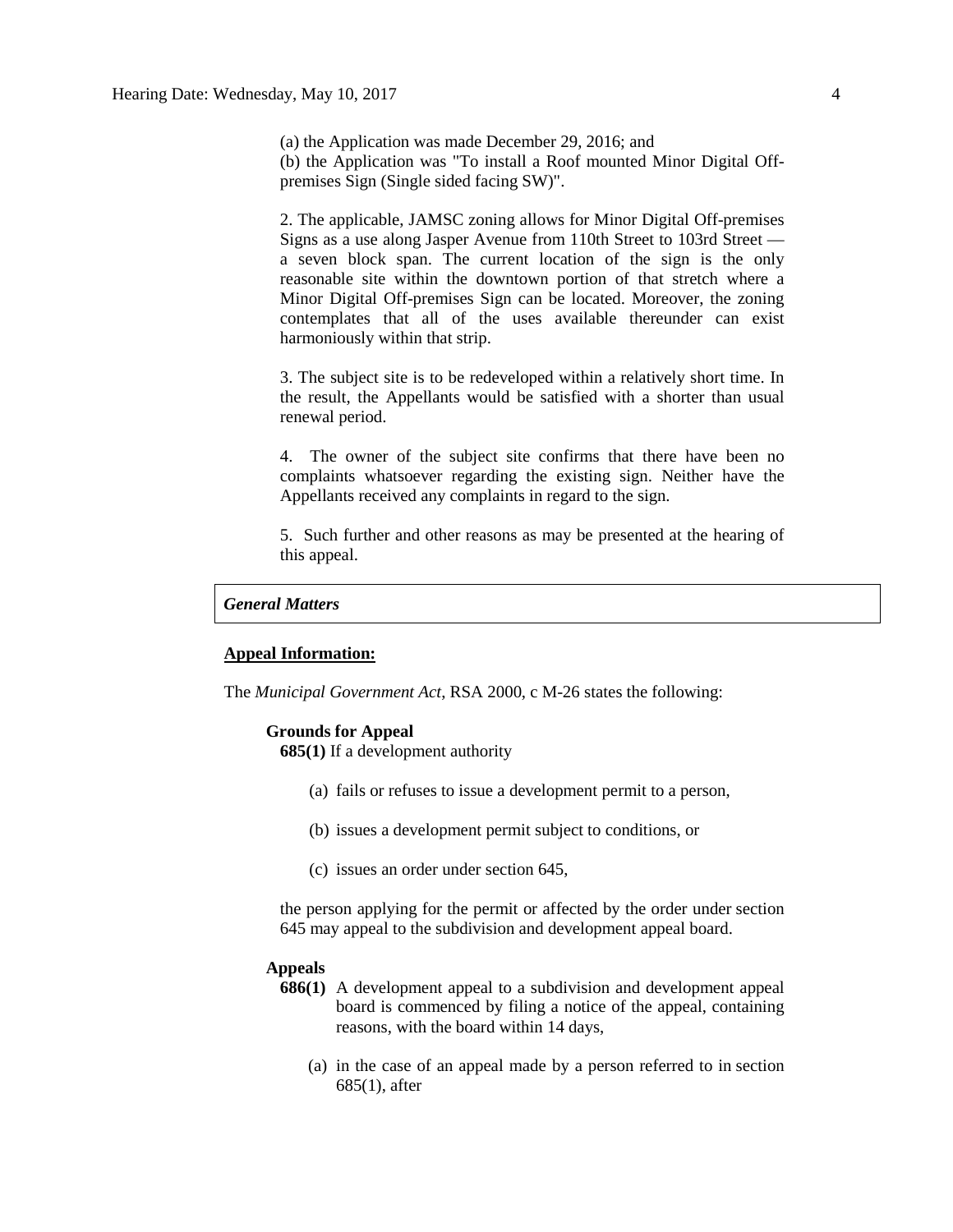(i) the date on which the person is notified of the order or decision or the issuance of the development permit, or

…

The decision of the Development Officer is dated March 21, 2017. The Notice of Appeal was filed on April 3, 2017.

## **Determining an Appeal**

#### **Hearing and decision**

**687(3)** In determining an appeal, the subdivision and development appeal board

…

- (a.1) must comply with the land use policies and statutory plans and, subject to clause (d), the land use bylaw in effect;
- …
- (c) may confirm, revoke or vary the order, decision or development permit or any condition attached to any of them or make or substitute an order, decision or permit of its own;
- (d) may make an order or decision or issue or confirm the issue of a development permit even though the proposed development does not comply with the land use bylaw if, in its opinion,
	- (i) the proposed development would not
		- (A) unduly interfere with the amenities of the neighbourhood, or
		- (B) materially interfere with or affect the use, enjoyment or value of neighbouring parcels of land,
- and
	- (ii) the proposed development conforms with the use prescribed for that land or building in the land use bylaw.

## **General Provisions from the** *Edmonton Zoning Bylaw:*

## Section 910.9(1) states that the **General Purpose** of the **JAMSC Jasper Avenue Main Street Commercial Zone** is:

… to provide a Zone that accommodates at Grade, predominantly retail commercial, office and service Uses suitable for the Downtown's Main Street, Jasper Avenue, and to ensure that infill developments and the retrofitting and preservation of historical and older buildings incorporate human scale design characteristics to enhance a revitalized, dynamic Main Street atmosphere.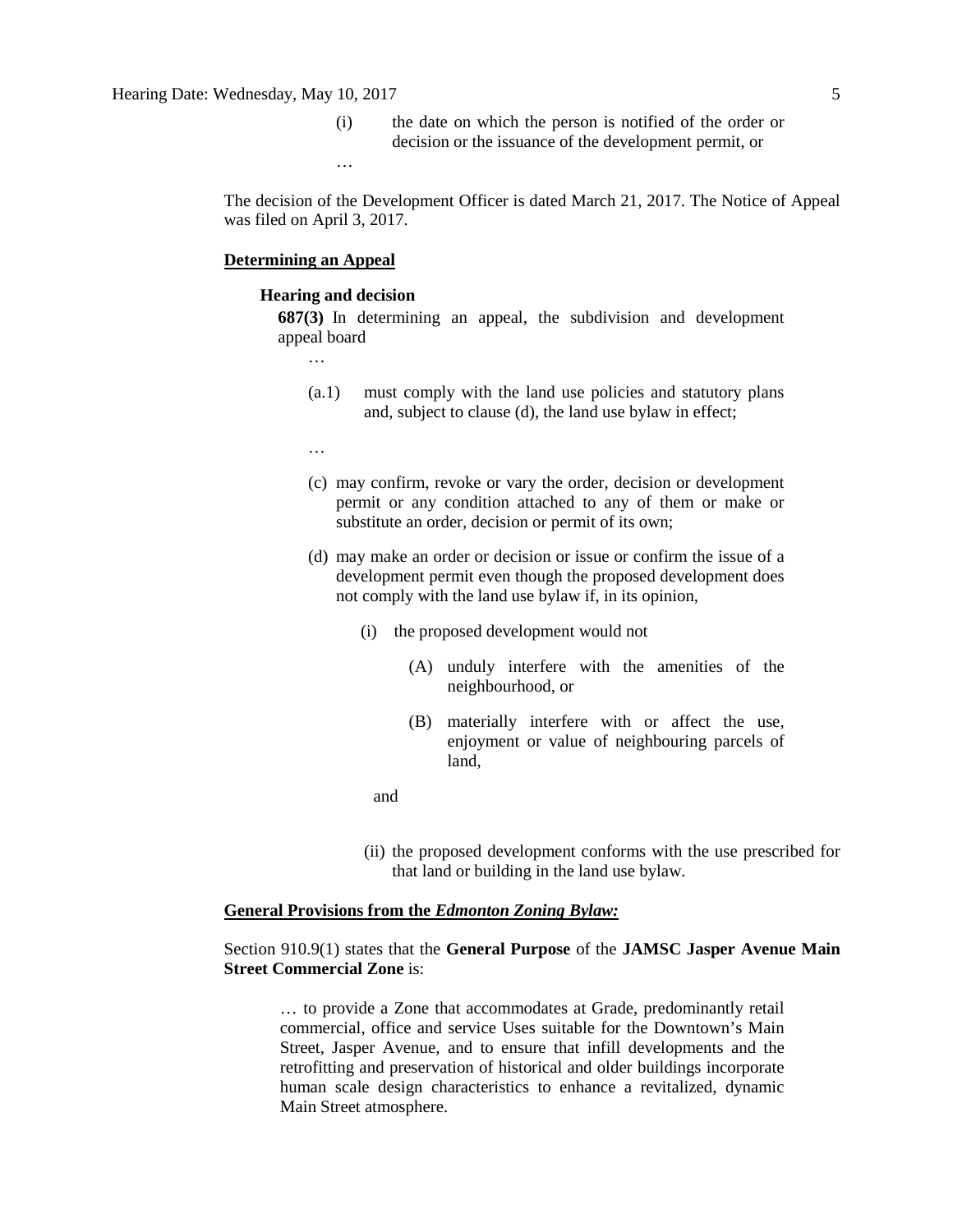Under Section 910.9(3)(x), **Minor Digital Off-premises Signs** are a **Discretionary Use** in the JAMSC Zone.

Section 910.9(4)(f) states: "Signs shall comply with the regulations found in Schedule 59F."

Section 7.9(6) states:

**Minor Digital Off-premises Signs** means any Sign that is remotely changed on or off Site and has a Message Duration greater than or equal to 6 seconds. Minor Digital Off-premises Signs incorporate a technology or method allowing the Sign to change Copy without having to physically or mechanically replace the Sign face or its components. The Copy on such Sign directs attention to a business, activity, product, service or entertainment that cannot be considered as the principal products sold nor a principal business, activity, entertainment or service provided on the premises or Site where the Sign is displayed.

Section 910.1 states that the **General Purpose** of the **Special Area Downtown** is "To designate the Downtown area as a Special Area and to adopt the following land use regulations to achieve the objectives of the Capital City Downtown Plan."

Section 910.4(5) of the Special Area Downtown provides as follows:

- 5. Signage
	- a. The Development Officer shall have regard for visual harmony and the compatibility of the proposed sign with the architectural character and finish of the development and with the design, location and appearance of other signs on the development.
	- b. A Comprehensive Sign Design Plan in accordance with the Provisions of Section 59.3. may be required at the discretion of the Development Officer,

## *Roof Signs Prohibited*

Section 59.2(15) states: "Major Digital Signs, Minor Digital On-premises Signs, Minor Digital Off-premises Signs, and Minor Digital On-premises Off-premises Signs shall not be Roof Signs, Projecting Signs or Temporary Signs."

## **Development Officer's Determination**

1) Minor Digital Off-premises Signs shall not be Roof Signs (Reference 59.2(15)). The proposed sign is a Minor Digital Off-premises Sign mounted on the Roof, contrary to Section 59.2(15). [unedited]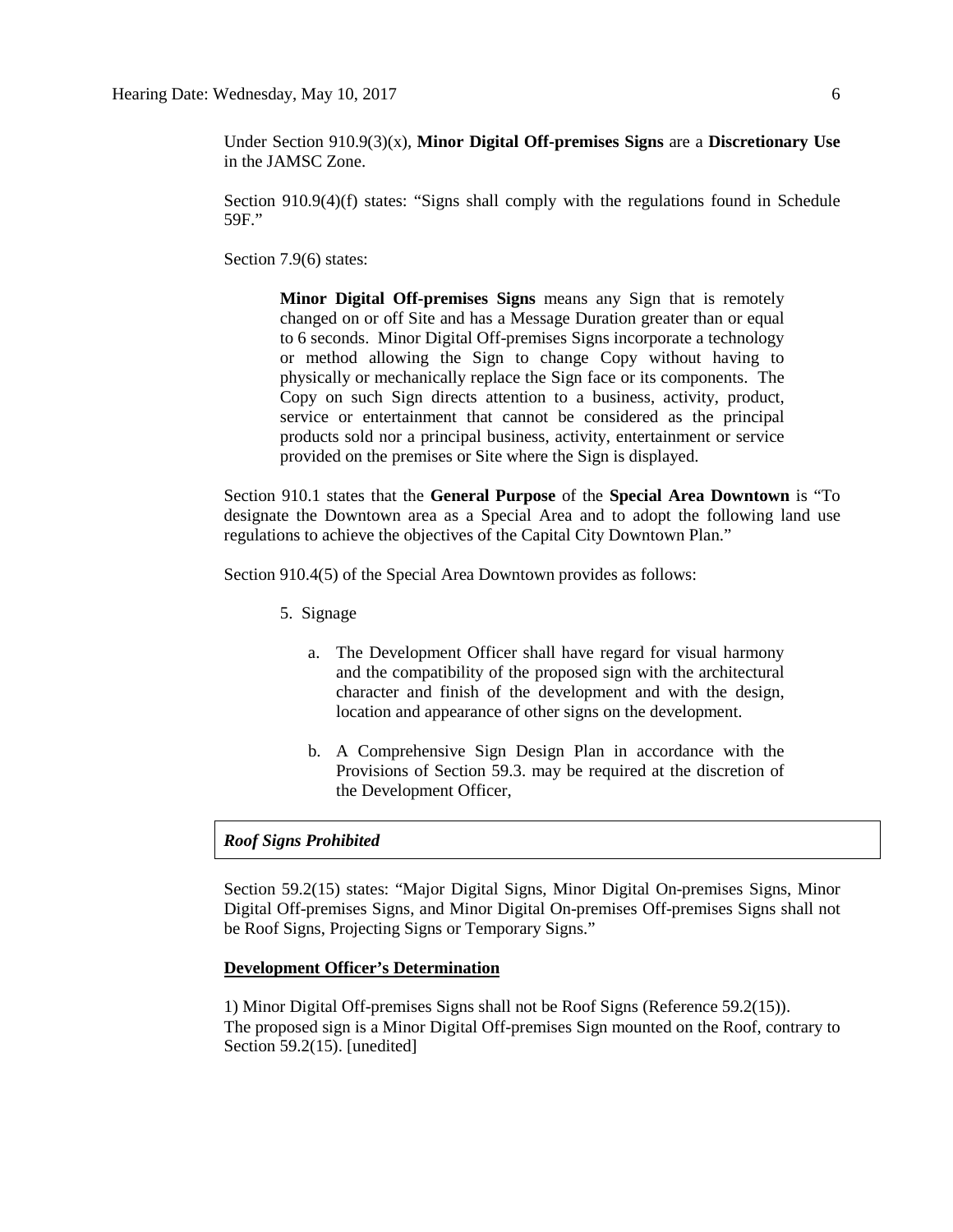## *Restrictions Upon Sign Illumination*

Section 59.2(3) states:

Major Digital Signs, Minor Digital On-premises Signs, Minor Digital Off-premises Signs, and Minor Digital On-premises Off-premises Signs shall be located or constructed such that Sign illumination shall not project onto any surrounding residential premises, shall not face an abutting or adjacent Residential Use, shall not face an abutting or adjacent Residential-Related Use, and shall not face the Extended Medical Treatment Services Use to the satisfaction of the Development Officer.

## **Development Officer's Determination**

The proposed Minor Digital Off-premises Sign directly faces new Residential Mixed Used Apartment located 40 m to the SW corner of intersection of 108 street and Jasper Ave. The sign negatively impacts material value of neighbouring properties because the light emitted from the sign will infiltrate in residential units affecting their daily life, especially at night contrary to section 59.2(3).

### *Maximum Height*

Section 59F.3(6)(b) states, in part: "Minor Digital Off-premises Signs shall be subject to the following regulations… the maximum Height shall be 8.0 m".

## **Development Officer's Determination**

Required Sign Height: 8 m Proposed sign Height: 9.75 m Exceeds by: 1.75 m

#### *Separation Distance*

Section 59F.3(6)(e) states:

…Minor Digital Off-premises Signs shall be subject to the following regulations:

e. proposed Sign locations shall be separated from any other Digital Sign greater than  $8.0 \text{ m}^2$  or Off-premises Sign as follows:

|                    | Minimum separation distance          |
|--------------------|--------------------------------------|
| Proposed Sign Area | from Digital Signs greater           |
|                    | than $8.0 \text{ m}^2$ or other Off- |
|                    | premises Sign                        |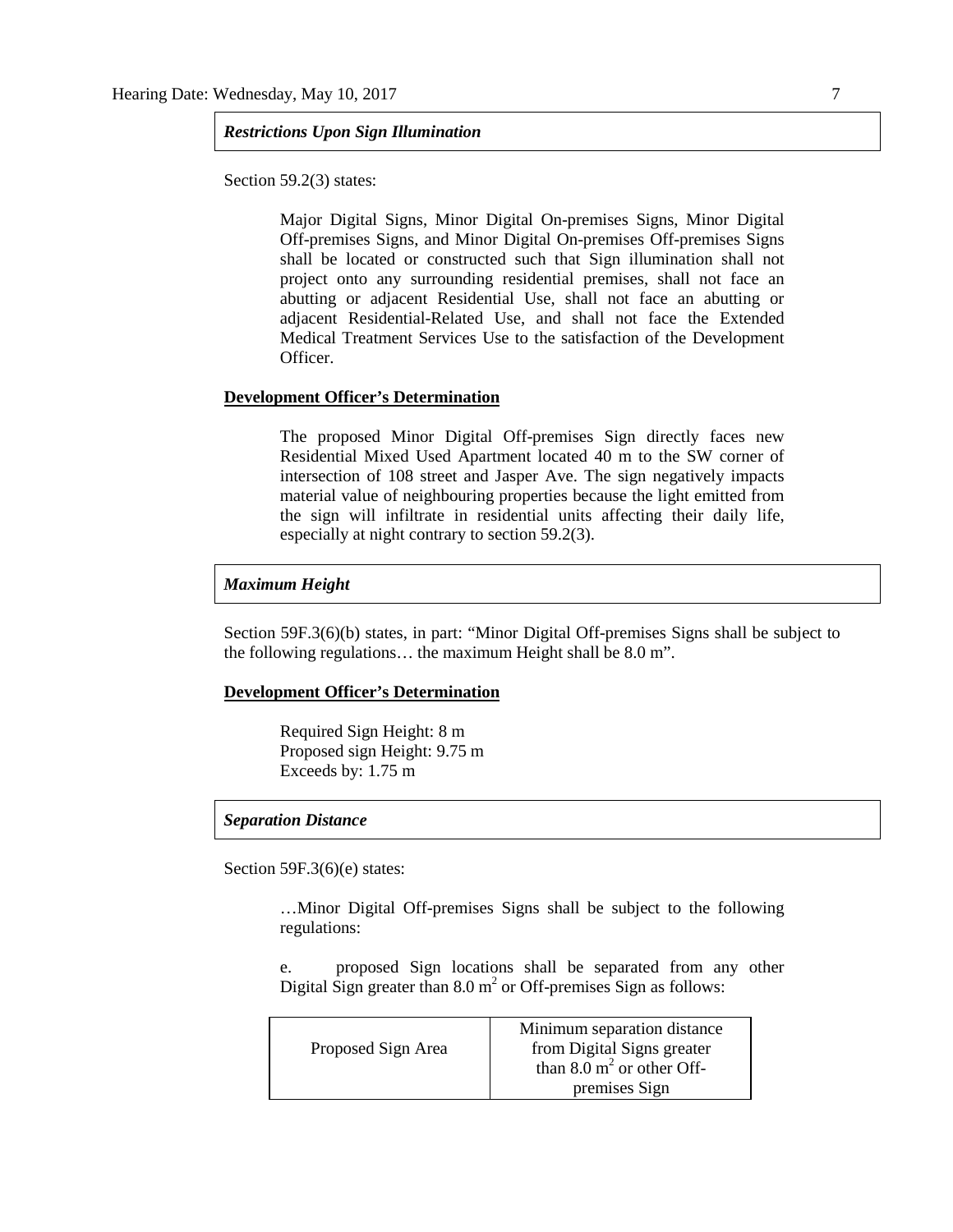Hearing Date: Wednesday, May 10, 2017 8

| Greater than $8.0 \text{ m}^2$ to<br>less than $20 \text{ m}^2$ | $100 \text{ m}$ |
|-----------------------------------------------------------------|-----------------|
| $20 \text{ m}^2$ to $40 \text{ m}^2$                            | $200 \text{ m}$ |
| Greater than 40 $m2$                                            | 300 m           |

The separation shall be applied from the larger Off-premises Sign or Digital Sign location.

## **Development Officer's Determination**

Required Separation:100 m Proposed Separation: 70 m Deficient by: 30 m

Contrary to Section 59F.6(e), the deficiency in the established separation distances from other existing Off-Premises signs, will create a negative impact in terms of the proliferation of Off-premises signs within the neighbourhood.

## *Structural Elements*

Section 59F.3(4)(h) states that "Roof Off-premises Signs shall have the structural elements concealed from view."

## **Development Officer's Determination**

The structural elements of proposed Roof Off-Premises sign are not concealed, contrary to Section 59F.3(4)(h))

## Notice to Applicant/Appellant

Provincial legislation requires that the Subdivision and Development Appeal Board issue its official decision in writing within fifteen days of the conclusion of the hearing. Bylaw No. 11136 requires that a verbal announcement of the Board's decision shall be made at the conclusion of the hearing of an appeal, but the verbal decision is not final nor binding on the Board until the decision has been given in writing in accordance with the *Municipal Government Act.*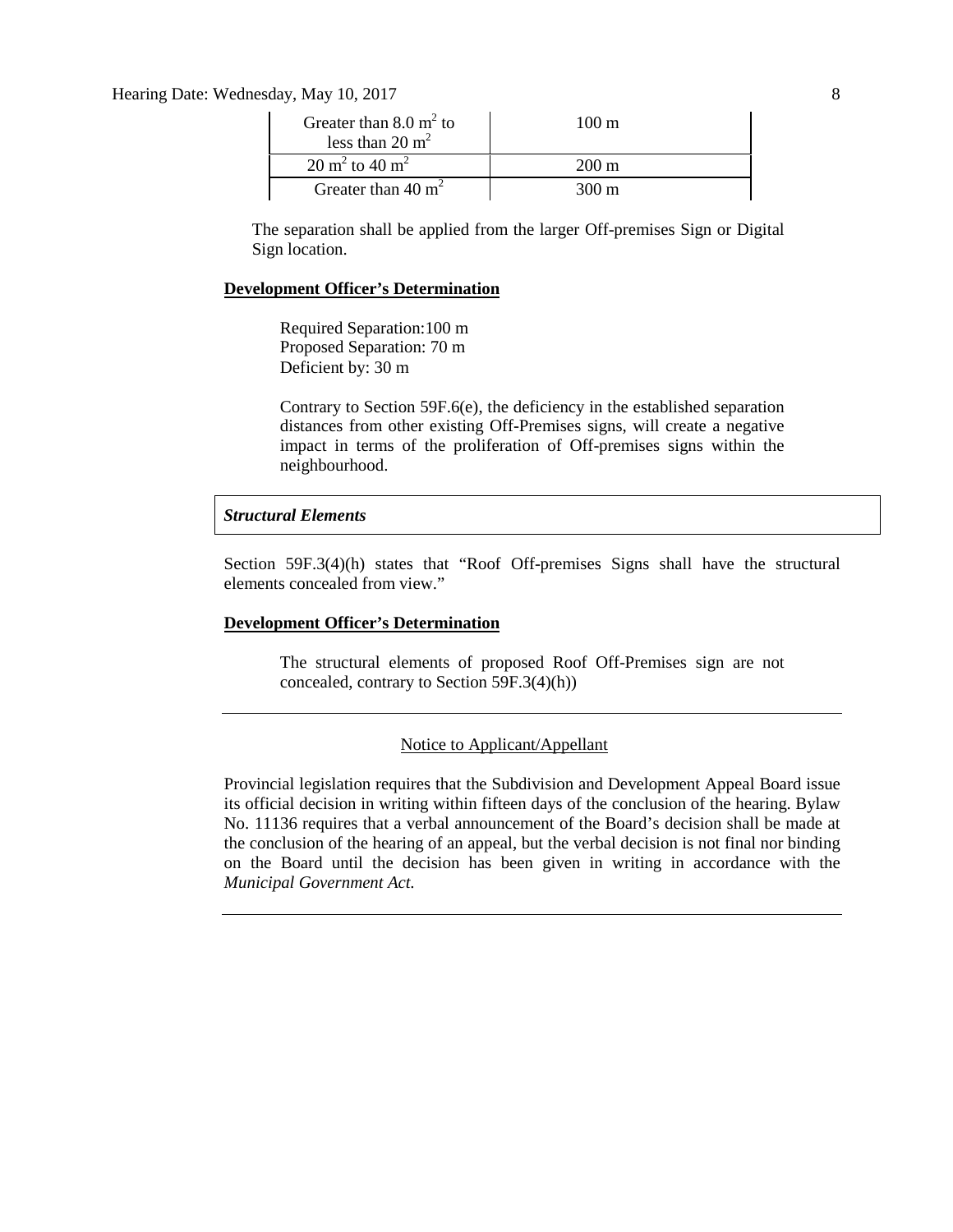| <b>onfon</b>                                                                                    | Project Number: 111208527-006<br><b>Application Date:</b><br>DEC 29, 2016<br>Printed:<br>April 27, 2017 at 4:21 PM |  |  |  |  |  |
|-------------------------------------------------------------------------------------------------|--------------------------------------------------------------------------------------------------------------------|--|--|--|--|--|
| <b>Application for</b>                                                                          | 1 of 2<br>Page:                                                                                                    |  |  |  |  |  |
| <b>Sign Combo Permit</b>                                                                        |                                                                                                                    |  |  |  |  |  |
| This document is a Development Permit Decision for the development application described below. |                                                                                                                    |  |  |  |  |  |
| <b>Applicant</b>                                                                                | Property Address(es) and Legal Description(s)<br>10752 - JASPER AVENUE NW<br>Plan NB Blk 7 Lot 92                  |  |  |  |  |  |
| $\overline{\phantom{a}}$                                                                        | Location(s) of Work                                                                                                |  |  |  |  |  |
|                                                                                                 | Suite:<br>10756 - JASPER AVENUE NW                                                                                 |  |  |  |  |  |
| <b>Scope of Application</b>                                                                     |                                                                                                                    |  |  |  |  |  |
| To install a Roof mounted Minor Digital Off-premises Sign (Single sided facing SW)              |                                                                                                                    |  |  |  |  |  |
| <b>Permit Details</b>                                                                           |                                                                                                                    |  |  |  |  |  |
| ASA Sticker No./Name of Engineer:                                                               | Class of Permit:                                                                                                   |  |  |  |  |  |
| Construction Value: 1000                                                                        | <b>Expiry Date:</b>                                                                                                |  |  |  |  |  |
|                                                                                                 |                                                                                                                    |  |  |  |  |  |
| Fascia Off-premises Sign: 0                                                                     | Freestanding Off-premises Sign: 0                                                                                  |  |  |  |  |  |
| Fascia On-premises Sign: 0                                                                      | Freestanding On-premises Sign: 0                                                                                   |  |  |  |  |  |
| Roof Off-premises Sign: 0                                                                       | Projecting Off-premises Sign: 0                                                                                    |  |  |  |  |  |
| Roof On-premises Sign: 0                                                                        | Projecting On-premises Sign: 0                                                                                     |  |  |  |  |  |
| Minor Digital On-premises Sign: 0                                                               | Replacement Panel on Existing Sign: 0                                                                              |  |  |  |  |  |
| Minor Digital Off-premises Sign: 1                                                              | Comprehensive Sign Design: 0                                                                                       |  |  |  |  |  |
| Minor Digital On/Off-premises Sign: 0                                                           | Major Digital Sign: 0                                                                                              |  |  |  |  |  |
| I/We certify that the above noted details are correct.                                          |                                                                                                                    |  |  |  |  |  |
| Applicant signature:                                                                            |                                                                                                                    |  |  |  |  |  |
| <b>Development Application Decision</b><br>Refused                                              |                                                                                                                    |  |  |  |  |  |
|                                                                                                 |                                                                                                                    |  |  |  |  |  |
|                                                                                                 |                                                                                                                    |  |  |  |  |  |
|                                                                                                 |                                                                                                                    |  |  |  |  |  |
|                                                                                                 |                                                                                                                    |  |  |  |  |  |
|                                                                                                 |                                                                                                                    |  |  |  |  |  |
|                                                                                                 |                                                                                                                    |  |  |  |  |  |
|                                                                                                 |                                                                                                                    |  |  |  |  |  |
|                                                                                                 |                                                                                                                    |  |  |  |  |  |
|                                                                                                 |                                                                                                                    |  |  |  |  |  |
|                                                                                                 |                                                                                                                    |  |  |  |  |  |
|                                                                                                 |                                                                                                                    |  |  |  |  |  |
|                                                                                                 |                                                                                                                    |  |  |  |  |  |
|                                                                                                 |                                                                                                                    |  |  |  |  |  |
| THIS IS NOT A PERMIT                                                                            |                                                                                                                    |  |  |  |  |  |
|                                                                                                 |                                                                                                                    |  |  |  |  |  |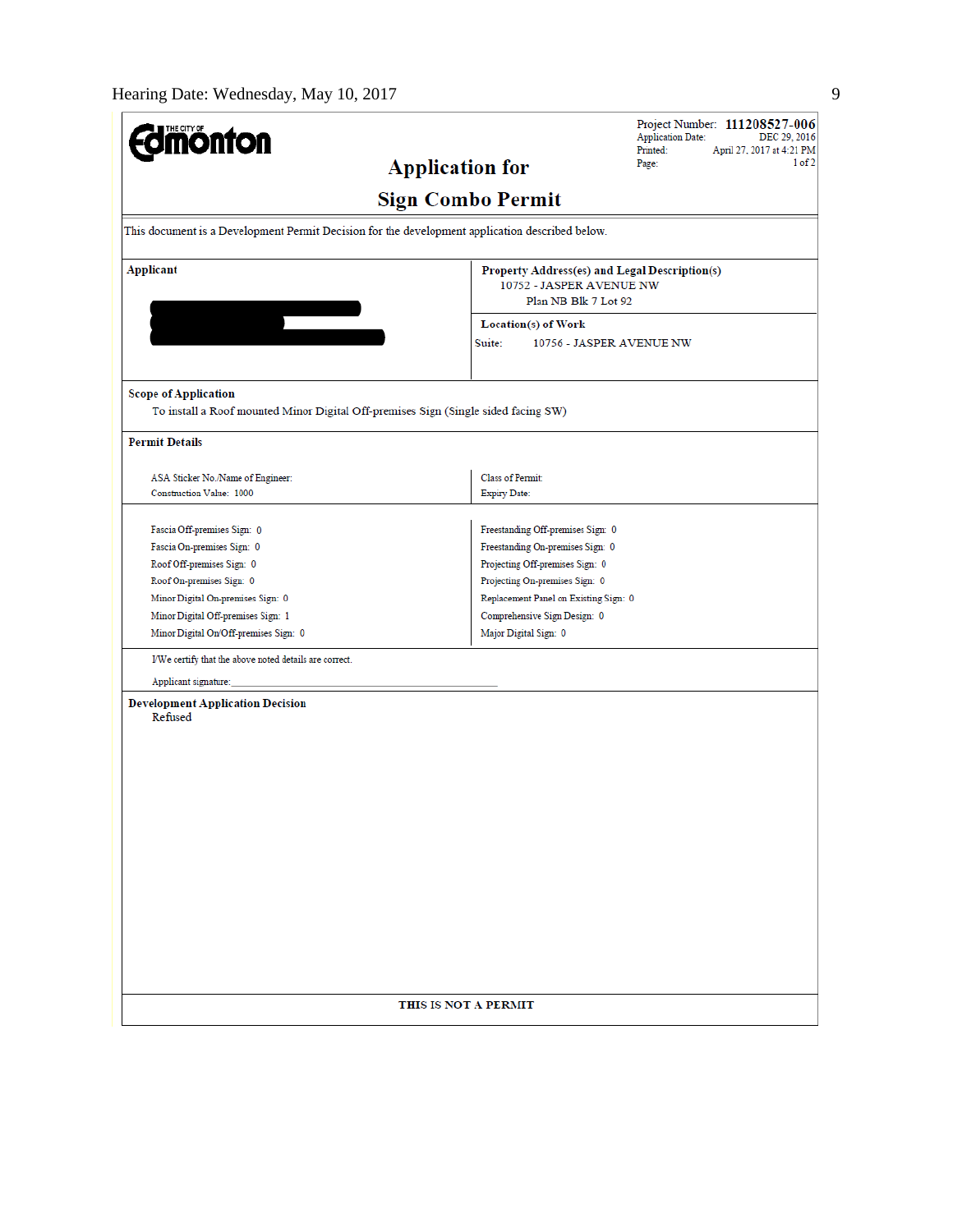| <b>onton</b>                                                                                                                                                                                                                                                                                                                                                                                                             |                                                                                                                                                                                                                                                                                                                                                                                                                                                                                                                                                                       |                                      |                      | <b>Application Date:</b>         | Project Number: 111208527-006<br>DEC 29, 2016 |  |  |
|--------------------------------------------------------------------------------------------------------------------------------------------------------------------------------------------------------------------------------------------------------------------------------------------------------------------------------------------------------------------------------------------------------------------------|-----------------------------------------------------------------------------------------------------------------------------------------------------------------------------------------------------------------------------------------------------------------------------------------------------------------------------------------------------------------------------------------------------------------------------------------------------------------------------------------------------------------------------------------------------------------------|--------------------------------------|----------------------|----------------------------------|-----------------------------------------------|--|--|
|                                                                                                                                                                                                                                                                                                                                                                                                                          |                                                                                                                                                                                                                                                                                                                                                                                                                                                                                                                                                                       | <b>Application for</b>               |                      | Printed:<br>Page:                | April 27, 2017 at 4:21 PM<br>$2$ of $2$       |  |  |
| <b>Sign Combo Permit</b>                                                                                                                                                                                                                                                                                                                                                                                                 |                                                                                                                                                                                                                                                                                                                                                                                                                                                                                                                                                                       |                                      |                      |                                  |                                               |  |  |
| <b>Reason for Refusal</b><br>1) Minor Digital Off-premises Signs shall not be Roof Signs (Reference 59.2(15)).                                                                                                                                                                                                                                                                                                           |                                                                                                                                                                                                                                                                                                                                                                                                                                                                                                                                                                       |                                      |                      |                                  |                                               |  |  |
|                                                                                                                                                                                                                                                                                                                                                                                                                          | The proposed sign is a Minor Digital Off-premises Sign mounted on the Roof, contrary to Section 59.2(15).                                                                                                                                                                                                                                                                                                                                                                                                                                                             |                                      |                      |                                  |                                               |  |  |
|                                                                                                                                                                                                                                                                                                                                                                                                                          | 2) Major Digital Signs, Minor Digital On-premises Signs, Minor Digital Off-premises Signs, and Minor Digital On-premises<br>Off-premises Signs shall be located or constructed such that Sign illumination shall not project onto any surrounding residential<br>premises, shall not face an abutting or adjacent Residential Use Class, shall not face an abutting or adjacent Residential-Related<br>Use Class, and shall not face the Extended Medical Treatment Services Use Class to the satisfaction of the Development Officer<br>(Reference Section 59.2(3)). |                                      |                      |                                  |                                               |  |  |
| The proposed Minor Digital Off-premises Sign directly faces new Residential Mixed Used Apartment located 40 m to the SW<br>corner of intersection of 108 street and Jasper Ave. The sign negatively impacts material value of neighbouring properties because<br>the light emitted from the sign will infiltrate in residential units affecting their daily life, especially at night contrary to section<br>$59.2(3)$ . |                                                                                                                                                                                                                                                                                                                                                                                                                                                                                                                                                                       |                                      |                      |                                  |                                               |  |  |
|                                                                                                                                                                                                                                                                                                                                                                                                                          | 3) The maximum height of Minor Digital Off-premises Sign shall be 8.0 m. (Reference Section 59F.3(6)(b))                                                                                                                                                                                                                                                                                                                                                                                                                                                              |                                      |                      |                                  |                                               |  |  |
| Required Sign Height: 8 m<br>Proposed sign Height: 9.75 m<br>Exceeds by: 1.75 m                                                                                                                                                                                                                                                                                                                                          |                                                                                                                                                                                                                                                                                                                                                                                                                                                                                                                                                                       |                                      |                      |                                  |                                               |  |  |
| 4) Proposed Sign locations shall be separated from any other Digital Sign greater than 8.0 m2 or Off-premises Signs. If the<br>proposed Sign Area is greater than 8.0m2 to less than 20m2 the minimum separation distance from Digital Signs greater than 8.0<br>m2 or other Off-premises Sign shall be 100m (Reference Section 59F.6(e))                                                                                |                                                                                                                                                                                                                                                                                                                                                                                                                                                                                                                                                                       |                                      |                      |                                  |                                               |  |  |
| Deficient by: 30 m                                                                                                                                                                                                                                                                                                                                                                                                       | Required Separation: 100 m<br>Proposed Separation: 70 m                                                                                                                                                                                                                                                                                                                                                                                                                                                                                                               |                                      |                      |                                  |                                               |  |  |
|                                                                                                                                                                                                                                                                                                                                                                                                                          | Contrary to Section 59F.6(e), the deficiency in the established separation distances from other existing Off-Premises signs, will<br>create a negative impact in terms of the proliferation of Off-premises signs within the neighbourhood.                                                                                                                                                                                                                                                                                                                           |                                      |                      |                                  |                                               |  |  |
|                                                                                                                                                                                                                                                                                                                                                                                                                          | 6) Roof Off-premises Signs shall have the structural elements concealed from view (Reference Section 59F.3(4)(h))                                                                                                                                                                                                                                                                                                                                                                                                                                                     |                                      |                      |                                  |                                               |  |  |
| The structural elements of proposed Roof Off-Premises sign are not concealed, contrary to Section 59F.3(4)(h))                                                                                                                                                                                                                                                                                                           |                                                                                                                                                                                                                                                                                                                                                                                                                                                                                                                                                                       |                                      |                      |                                  |                                               |  |  |
| <b>Rights of Appeal</b><br>The Applicant has the right of appeal within 14 days of receiving notice of the Development Application Decision, as outlined in<br>Chapter 24, Section 683 through 689 of the Municipal Government Amendment Act.                                                                                                                                                                            |                                                                                                                                                                                                                                                                                                                                                                                                                                                                                                                                                                       |                                      |                      |                                  |                                               |  |  |
| Issue Date: Mar 21, 2017                                                                                                                                                                                                                                                                                                                                                                                                 |                                                                                                                                                                                                                                                                                                                                                                                                                                                                                                                                                                       | Development Authority: AHUJA, SACHIN |                      | Signature:                       |                                               |  |  |
| Fees                                                                                                                                                                                                                                                                                                                                                                                                                     |                                                                                                                                                                                                                                                                                                                                                                                                                                                                                                                                                                       |                                      |                      |                                  |                                               |  |  |
| Sign Dev Appl Fee - Digital Signs<br><b>Total GST Amount:</b><br><b>Totals for Permit:</b>                                                                                                                                                                                                                                                                                                                               | <b>Fee Amount</b><br>\$425.00<br>\$0.00                                                                                                                                                                                                                                                                                                                                                                                                                                                                                                                               | <b>Amount Paid</b><br>\$425.00       | Receipt#<br>03852311 | <b>Date Paid</b><br>Jan 09, 2017 |                                               |  |  |
|                                                                                                                                                                                                                                                                                                                                                                                                                          | \$425.00                                                                                                                                                                                                                                                                                                                                                                                                                                                                                                                                                              | \$425.00                             |                      |                                  |                                               |  |  |
|                                                                                                                                                                                                                                                                                                                                                                                                                          |                                                                                                                                                                                                                                                                                                                                                                                                                                                                                                                                                                       |                                      |                      |                                  |                                               |  |  |
| THIS IS NOT A PERMIT                                                                                                                                                                                                                                                                                                                                                                                                     |                                                                                                                                                                                                                                                                                                                                                                                                                                                                                                                                                                       |                                      |                      |                                  |                                               |  |  |
|                                                                                                                                                                                                                                                                                                                                                                                                                          |                                                                                                                                                                                                                                                                                                                                                                                                                                                                                                                                                                       |                                      |                      |                                  |                                               |  |  |